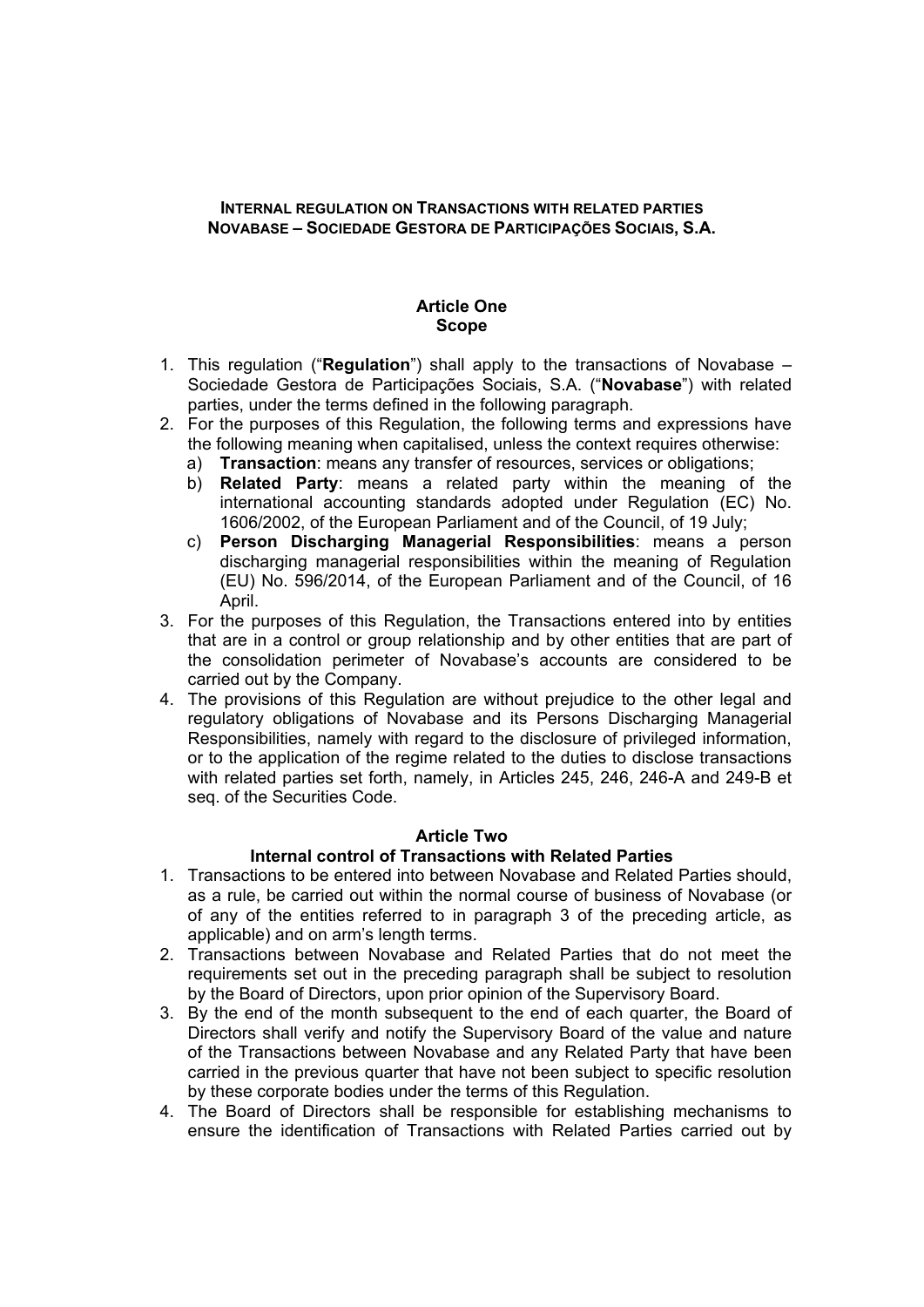Novabase or by any of the entities referred to in paragraph 3 of the previous Article.

### **Article Three Transactions subject to prior opinion of the Supervisory Board**

- 1. The performance of any Transactions referred to in paragraph 1 of the previous article must be subject to a prior non-binding opinion of the Supervisory Board of Novabase, followed by a resolution of the Board of Directors, in the following cases:
	- a) Transactions whose total aggregate value reaches or exceeds, in the same fiscal year, half-year or quarter, 2.5% of Novabase's consolidated assets, with reference to the latest annual financial statements approved under legal terms, even if the value of each of these transactions does not exceed this amount when such transactions are considered individually; or
	- b) Transactions that, exceptionally, are not carried out in the normal course of business of Novabase and on arm's length terms, regardless of the respective value.
- 2. In any case, the following are excluded from the scope of this Regulation:
	- a) Transactions carried out between Novabase and its affiliates, provided that they are in a control relationship with the Company and no party related with the Company has interest in that affiliate;
	- b) Transactions that correspond to the attribution of remuneration for exercising management or senior management positions in the Company or in entities that are in a control or group relationship, or in entities that are part of the consolidation perimeter of Novabase's accounts, however, such remuneration must always be attributed on arm's length terms and in accordance with the corporate governance model in force; or
	- c) Transactions proposed to all shareholders under the same terms where equal treatment of all shareholders and the protection of the Company's interests have been ensured.
- 3. In the case of sub-paragraph (a) of paragraph 1, the communication to be made under the terms of the following article must be made based on the transaction that implies that the total aggregate amount in question is reached or exceeded, as well as any subsequent transactions foreseen, however, information data relating to all transactions whose total aggregate value implies that such limit is exceeded must be provided.
- 4. In the event of a transaction with significant relevance under the terms provided for in this Regulation, in which the body, committee or person approving it is not aware of being contracting with a Related Party, as provided for herein, and provided that such knowledge is not required in view of the information available, the transaction in question, as soon as the situation is identified, must be immediately brought to the attention of the Supervisory Board so that it may exceptionally comment *a posteriori* thereon, under the terms of this Regulation, as well as on any subsequent transaction carried out under the scope of the same business.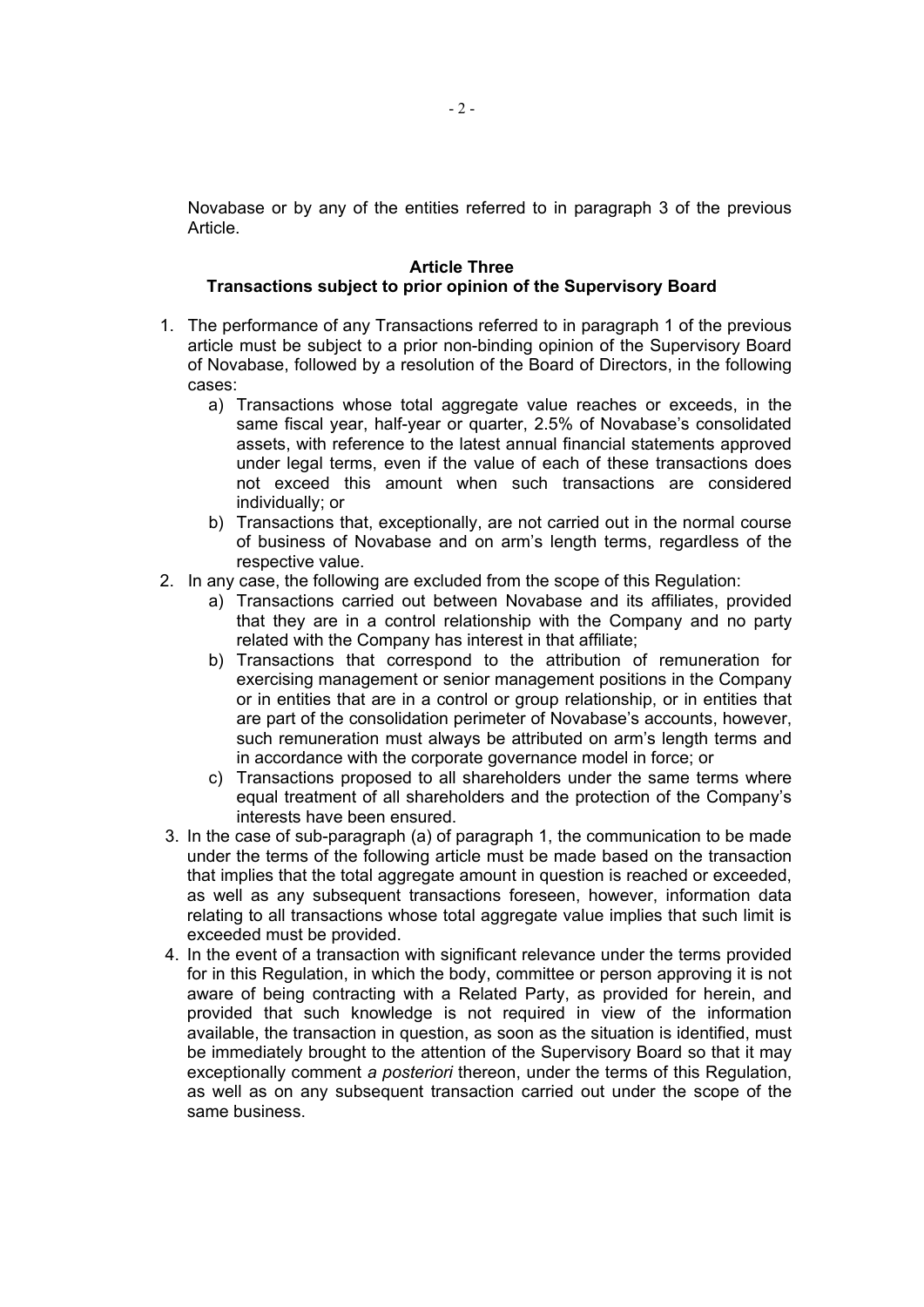#### **Article Four Communication of business terms**

- 1. In the cases provided for in Article Three, the Board of Directors of Novabase shall notify the Supervisory Board, as early as possible, and never within a period of less than 5 consecutive days from the date of the Transaction, its intention to approve the completion of business.
- 2. The communication to the Supervisory Board of Novabase must contain the following elements:
	- a) Parties to the Transaction;
	- b) Expected date for performing the Transaction;
	- c) Economic and financial conditions of the Transaction, as well as the respective total value, which should always be specifically indicated, even as a mere estimate;
	- d) Reason for carrying out the transaction by Novabase Group and the entity concerned;
	- e) Reason for carrying out the transaction specifically with the customer or supplier concerned.
	- f) Assessment of whether the transaction in question will be carried out on arm's length terms for similar operations and whether the principle of equal treatment of customers and suppliers of Novabase Group will be complied with. In cases where deviations from these principles occur, the circumstances that justify the performance of the transaction, namely the possible need to pursue a higher social interest.

### **Article Five Issuance of prior Opinion**

- 1. In the cases provided for in Article Three, the Supervisory Board shall issue a favourable or unfavourable opinion on the Transaction with a Related Party as soon as possible from receipt of the communication provided for in the previous article.
- 2. When issuing its opinion, the Supervisory Board should take into account whether the transaction in question will be carried out on arm's length terms for similar operations and whether the principle of equal treatment of customers and suppliers of Novabase Group will be complied with, as well as, in cases where deviations from these principles occur, the circumstances that justify the performance of the transaction, namely the possible need to pursue a higher social interest.
- 3. The Supervisory Board shall immediately notify the Board of Directors of Novabase of any prior opinion issued by it.
- 4. If the Supervisory Board does not comment within 5 consecutive days after receipt of the communication provided for in Article Three, the transaction shall be considered for all purposes approved by the Supervisory Board, except if it communicates, during the aforementioned period, the need for additional time and possible additional resources and information to be provided by the Board of Directors for issuing the opinion. In this case, the Supervisory Board shall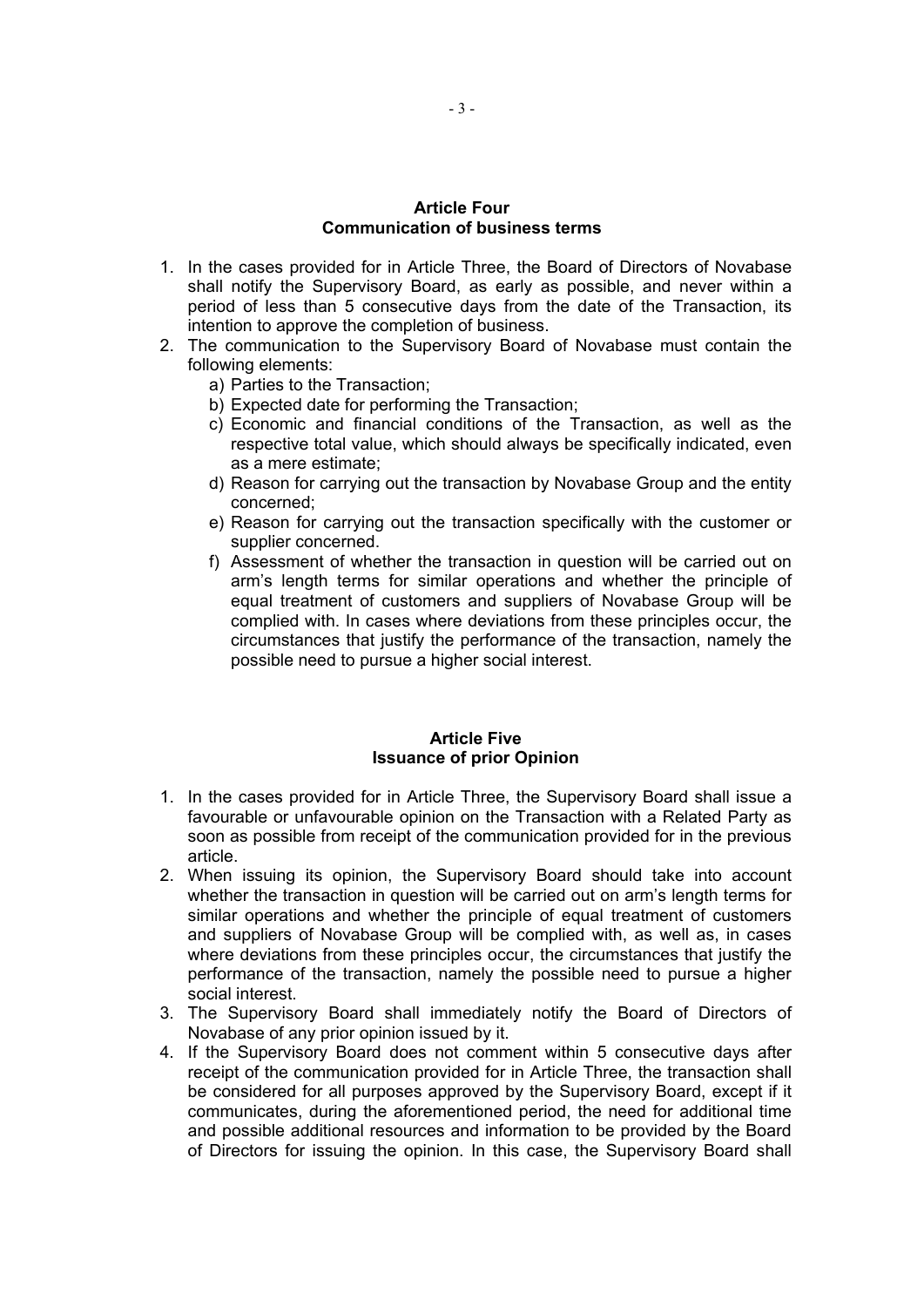include in such communication the new date, which should always take into account the specific temporary limitations of the decision-making process related to the transaction.

# **Article Six Conflict of Interests**

The Persons Discharging Managerial Responsibilities in Novabase who are in a situation of conflict of interest in relation to a Transaction with a Related Party subject to this Regulation shall not interfere or participate in the decision-making process thereon, however, they must provide all information and clarifications that are requested with a view to understanding and assessing such Transaction.

#### **Article Seven Disclosure of Transactions**

- 1. Transactions between Novabase and Related Parties whose value is equal to or greater than 2.5 % of Novabase's consolidated assets and which do not meet the requirements set out in paragraph 1 of Article Two must be publicly disclosed by Novabase, under the legal and regulatory terms, at the latest at the time they are performed.
- 2. Transactions between, on the one hand, entities that are in a control or group relationship with Novabase and other entities that are part of the consolidation perimeter of Novabase's accounts and, on the other hand, Related Parties whose value is equal to or greater than 2.5% of Novabase's consolidated assets must also be disclosed to the public, except those that fall under paragraph 2 of Article Three of this Regulation.

# **Article Eight Aggregation of Transactions**

Transactions with the same Related Party entered into during any 12-month period or during the same fiscal year, which have not been subject to the obligations provided for in the previous articles, shall be aggregated for the purposes of these articles.

# **Article Nine Application and Disclosure**

- 1. This Regulation was approved by resolution of the Board of Directors dated [\_\_] [<sup>2021</sup>, upon prior favourable opinion of the Supervisory Board on [1] [<sup>1</sup>] 2021, and shall enter into force immediately, repealing all previous regulations that contradict it, namely the Internal Regulation on Transactions with Qualifying Shareholders in Novabase.
- 2. The Board of Directors shall disclose this Regulation to all entities, bodies, committees and employees of the Novabase Group with powers to approve transactions that may involve Related Parties, as provided for herein, also